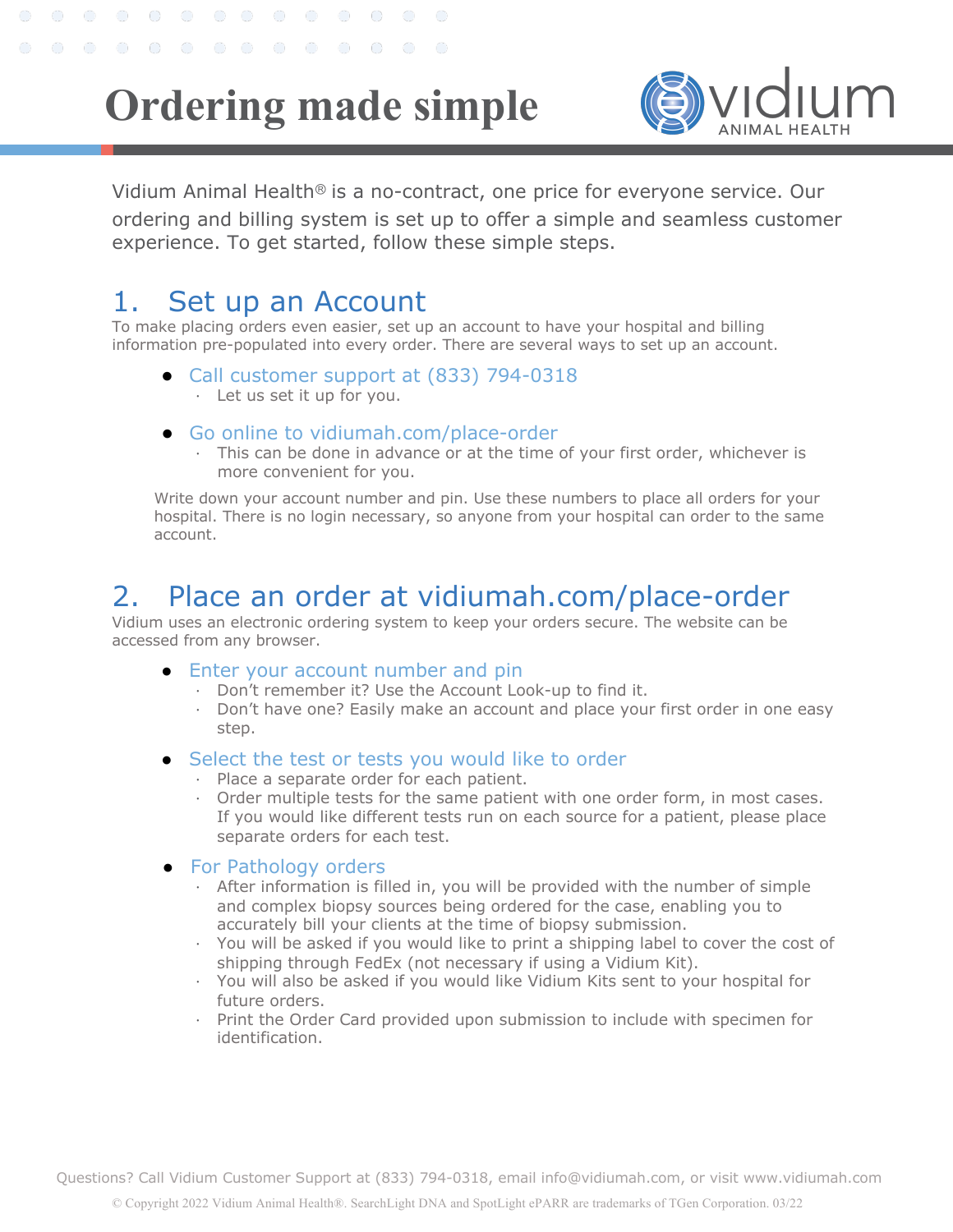**Ordering made simple**



## 3. Send your sample

#### ● Histopathology

. . . . . . . . . . . . .

- ⋅ If using your own packaging, securely package the sample and use the FedEx shipping label printed when you place your order.
- Large Specimens (amputated leg, large spleen, etc) must be shipped according to the Large Specimen Protocol. Clinics are responsible for shipping of large specimens and should not use Vidium kits or shipping labels.
- ⋅ If using a Vidium Biopsy Kit, choose the most appropriate size formalin jar and box for your specimen from the supplies provided, ensuring that the lid is tight and does not leak. Label each jar with the patient name and organ/source location.
	- Place the formalin jar inside a sealed biohazard bag.
	- Put this into a bubble pouch and into the box. You may send all specimens from all orders in the same box as long as each patient's specimens are separately bagged.
- Add the Order Card with QR code to the box. If you are sending specimens from multiple patients in the same box, keep them separate by placing the jars and Order Card from each patient together in a sealed bag and then into the box.

#### *\*Batching of multiple cases in one box is encouraged!*

- ⋅ Put the box into the Clinical Pak from FedEx, which already has a prepaid shipping label attached.
- If you'd like a FedEx pick up arranged, call FedEx at (800) 463-3339.
- Specimens should be shipped to:

Vidium Animal Health, c/o Integrated Pathology 9150 W Indian School Rd # 122 Phoenix, AZ 85037

Slides for second opinion histopathology review should be shipped to:

Vidium Animal Health

445 N 5<sup>th</sup> Street

Phoenix, AZ 85004

*\*For second opinion histopathology review, please have the originating lab send the original or recut H&E slides from all blocks of the case to Vidium.*